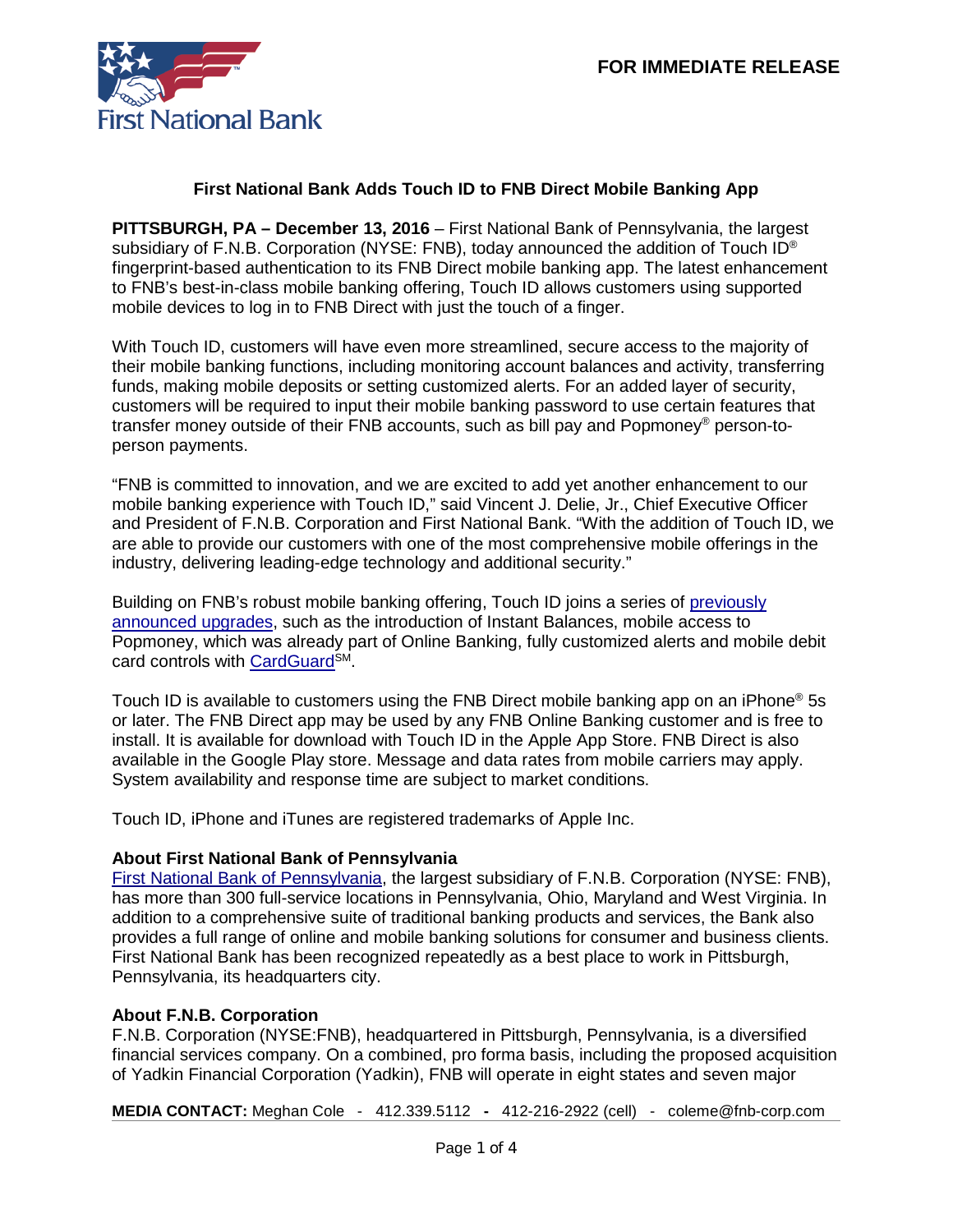

metropolitan areas. FNB holds a significant retail deposit market share in Pittsburgh, Pennsylvania; Baltimore, Maryland; and Cleveland, Ohio; and, assuming the Yadkin acquisition is completed, will add Charlotte, Raleigh-Durham and the Piedmont Triad (Winston-Salem, Greensboro and High Point) in North Carolina. If the proposed Yadkin acquisition is completed (Transaction), the Company will have total combined, pro forma assets of nearly \$30 billion, and more than 400 banking offices throughout Pennsylvania, Ohio, Maryland, West Virginia, North Carolina and South Carolina. FNB provides a full range of commercial banking, consumer banking and wealth management solutions through its subsidiary network which is led by its largest affiliate, First National Bank of Pennsylvania, founded in 1864. Commercial banking solutions include corporate banking, small business banking, investment real estate financing, international banking, business credit, capital markets and lease financing. The consumer banking segment provides a full line of consumer banking products and services, including deposit products, mortgage lending, consumer lending and a complete suite of mobile and online banking services. FNB's wealth management services include asset management, private banking and insurance. The Company also operates Regency Finance Company, which has more than 75 consumer finance offices in Pennsylvania, Ohio, Kentucky and Tennessee. The common stock of F.N.B. Corporation trades on the New York Stock Exchange under the symbol "FNB" and is included in Standard & Poor's MidCap 400 Index with the Global Industry Classification Standard (GICS) Regional Banks Sub-Industry Index. Customers, shareholders and investors can learn more about this regional financial institution by visiting the F.N.B. Corporation website at [www.fnbcorporation.com.](http://www.fnb-online.com/)

## **Cautionary Statement Regarding Forward-Looking Information**

This document/communication/information contains forward-looking statements which may contain FNB's expectations or predictions of future financial or business performance or conditions, or otherwise anticipate the closing date of the Transaction. This document/communication/information may also contain certain forward-looking statements, including certain plans, goals, projections and statements about the proposed Transaction, plans relative to the proposed Transaction, objectives, expectations and intentions regarding the proposed Transaction, the expected timing of the completion of the proposed Transaction, and other statements that are not historical facts. Forward-looking statements, that do not describe historical or current facts, typically are identified by words such as, "believe", "plan", "expect", "anticipate", "intend", "outlook", "estimate", "forecast", "will", "should", "project", "goal", and other similar words and expressions. These forward-looking statements are subject to numerous assumptions, risks and uncertainties. The forward-looking statements are intended to be subject to the safe harbor provided under Section 27A of the Securities Act of 1933, Section 27E of the Securities Exchange Act of 1934, and the Private Securities Litigation Act of 1995.

In addition to factors previously disclosed in FNB's and Yadkin's reports filed with the Securities and Exchange Commission (SEC), the following risk factors, among others, could cause actual results to differ materially from forward-looking statements or historical performance: failure to obtain all regulatory approvals and meet other closing conditions to the proposed Transaction between FNB and Yadkin, including approval by the shareholders of FNB and Yadkin, respectively, on the expected terms and time schedule; delay in closing the proposed Transaction; potential risks and challenges attendant to the successful conversions of core data systems; difficulties and delays in integrating the FNB and Yadkin businesses or fully realizing cost savings and other benefits; business disruption following the merger; changes in asset quality and credit risk; changes in general economic, political or industry conditions; uncertainty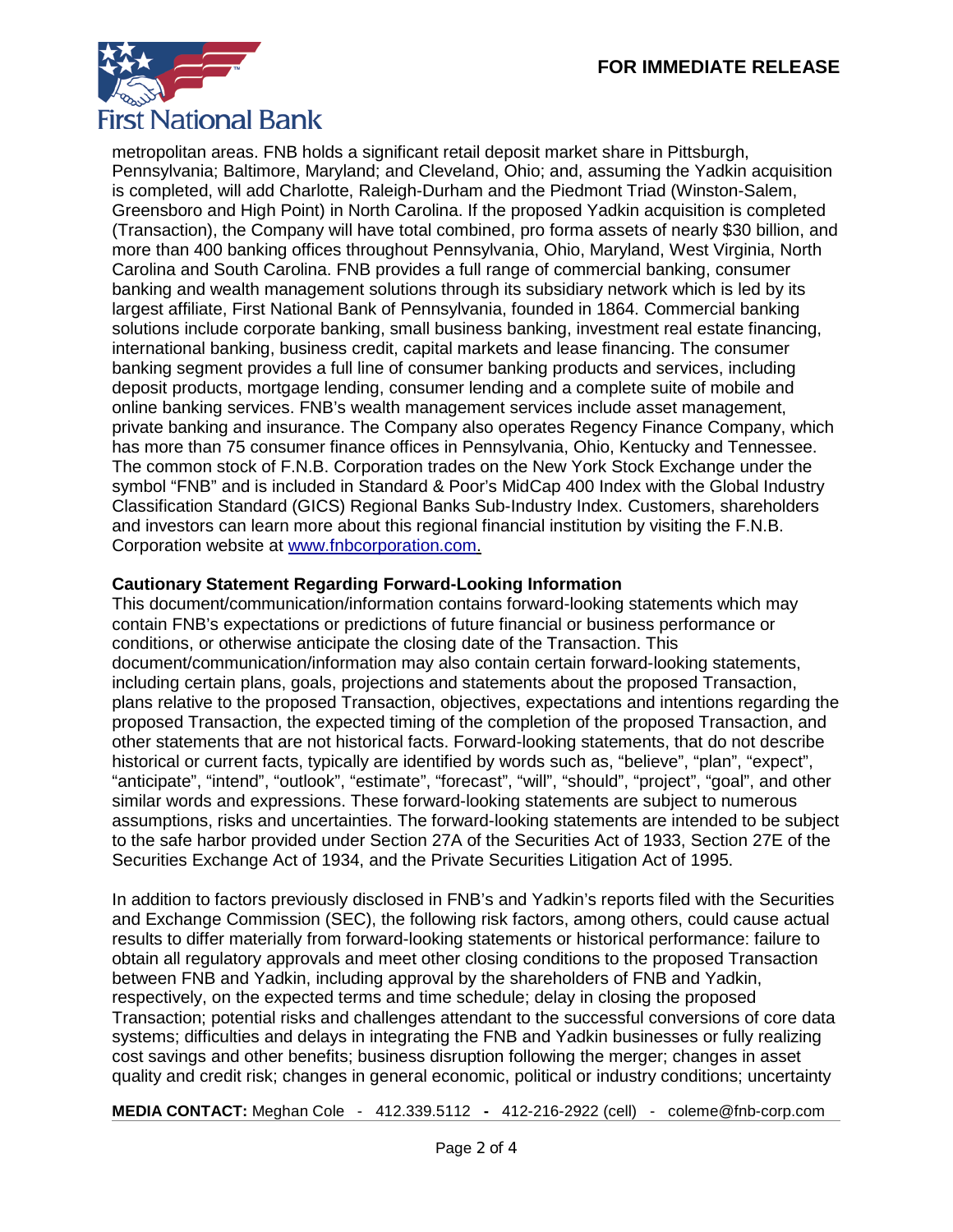

in U.S. fiscal policy and monetary policy, including interest rate policies of the Federal Reserve Board (FRB); the inability to sustain revenue and earnings growth; changes in interest rates and capital markets; inflation; customer acceptance of FNB products and services; potential difficulties encountered by FNB in expanding into a new and remote geographic market; customer borrowing, repayment, investment and deposit practices; customer disintermediation; the introduction, withdrawal, success and timing of business initiatives; the inability to realize cost savings or revenues or to implement integration plans and other consequences associated with mergers, acquisitions and divestitures; the impact, extent and timing of technological changes, capital management activities, competitive pressures on product pricing and services; ability to keep pace with technological changes, including changes regarding maintaining cybersecurity; success, impact and timing of FNB's and Yadkin's respective business strategies, including market acceptance of any new products or services; and implementing FNB's banking philosophy and strategies. Additional risks include the nature, extent, timing and results of governmental and regulatory actions, examinations, reviews, reforms, regulations and interpretations, including those related to the Dodd-Frank Wall Street Reform Act and Consumer Protection Act and Basel III regulatory or capital reforms (including DFAST stress-testing protocols), as well as those involving the Office of the Comptroller of the Currency (OCC), FRB, Federal Deposit Insurance Corporation (FDIC), and Consumer Financial Protection Board (CFPB), and the regulatory approval process associated with the proposed Transaction; the possibility that the proposed Transaction does not close when expected or at all because required regulatory or other approvals are not received or other conditions to the closing are not satisfied on a timely basis or at all; the possibility that the anticipated benefits of the proposed Transaction are not realized when expected or at all, including as a result of the impact of, or problems arising from, the integration of the two companies or as a result of the strength of the economy and competitive factors in the areas where FNB and Yadkin do business; the possibility that the proposed Transaction may be more expensive to complete than anticipated, including as a result of unexpected factors or events; diversion of management's attention from ongoing business operations and opportunities; potential adverse reactions or changes to business or employee relationships, including those resulting from the announcement or completion of the proposed Transaction; FNB's ability to complete the acquisition and integration of Yadkin successfully; and other factors that may affect future results of FNB and Yadkin. There is no assurance that any of the risks, uncertainties or risk factors identified herein is complete and actual results or events may differ materially from those expressed or implied in the forward-looking statements contained in this document/communication/information.

Additional factors that could cause results to differ materially from those described above can be found in FNB's Annual Report on Form 10-K for the year ended December 31, 2015, and in its subsequent Quarterly Reports on Form 10-Q, including quarters ended March 31, June 30 and September 30, 2016, each of which is on file with the SEC and available in the "Investor Relations & Shareholder Services" section of FNB's website, [www.fnbcorporation.com,](http://www.fnb-online.com/) under the heading "Reports and Filings" and in other documents FNB files with the SEC, and in Yadkin's Annual Report on Form 10-K for the year ended December 31, 2015, and in its subsequent Quarterly Reports on Form 10-Q, including the quarters ended March 31, June 30 and September 30, 2016, each of which is on file with the SEC and available in the "Investor Relations" section of Yadkin's website, [www.yadkinbank.com,](http://www.yadkinbank.com/) under the heading "Documents" and in other documents Yadkin files with the SEC.